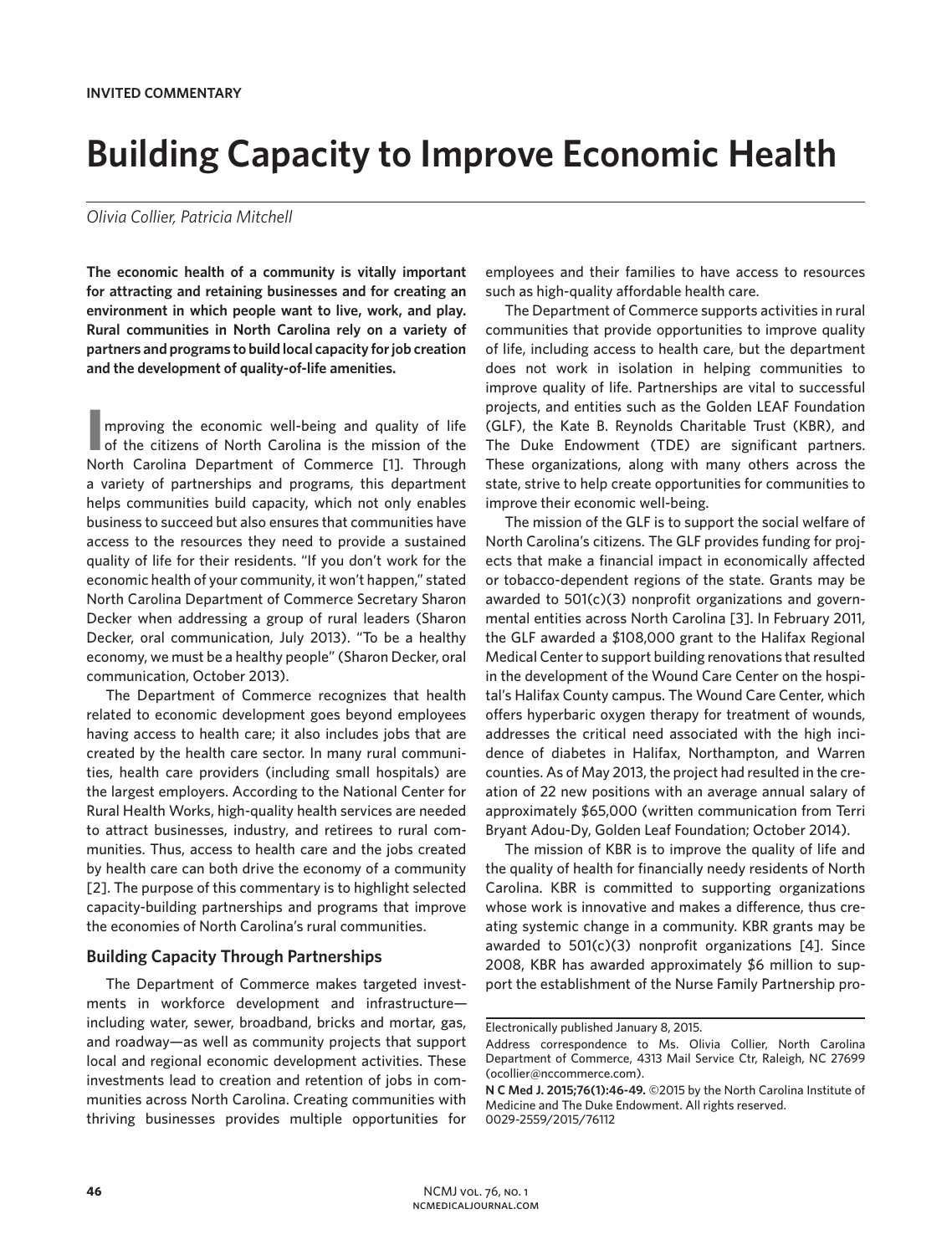gram, including the creation of a state office. This funding has allowed the Nurse Family Partnership program to work in over 19 counties and has resulted in the creation of at least 50 jobs. The program works with first-time, low-income pregnant women and their children (up to age 2 years) to improve child and maternal outcomes (written communication from Allen Smart, Kate B. Reynolds Charitable Trust; October 2014).

TDE endeavors to assist people and strengthen communities across both North Carolina and South Carolina by supporting efforts that nurture children, promote health, and support education. TDE also supports rural churches in their efforts to assist communities. TDE provides grant resources to select 501(c)(3) organizations [5]. In 2014, TDE awarded \$500,000 to the Southeastern Regional Medical Center in Lumberton. As part of a collaboration with Campbell University School of Osteopathic Medicine, this grant will support the development of a residency program for primary care physicians. Funding will support the renovation of existing space in Southeastern Regional Medical Center, which will be used for clinical education of over 100 primary care residents (written communication from Lin B. Hollowell III, The Duke Endowment; October 2014).

## **Capacity Building Through Programs**

Rural communities across the state benefit from a variety of programs from the North Carolina Department of Commerce. These programs, which support community health improvement and development of economic potential, include Community Development Block Grants (CDBGs), rural grants, Main Street Solutions Grants, and the Appalachian Regional Commission (ARC).

The CDBG program assists communities with projects that offer opportunities for low- and moderate-income (LMI) residents. The majority of funding is provided for water and sewer infrastructure projects in which at least 70% of the grant funding supports the LMI population. Funded by the US Department of Housing and Urban Development, the program provides grants to local governments for projects that support the creation or retention of jobs. The funds can be used to support building renovations, infrastructure development, shell building construction, or site development [6]. In 2012, the program provided a grant of \$338,175 to the city of Cherryville to construct a water line that would allow the opening of a 65,000-squarefoot assisted living/skilled nursing facility. Peak Resources operates 7 similar facilities across North Carolina, and the company will create 43 new jobs and invest over \$10 million in private funds at their new Cherryville facility.

Administered by the Rural Development Division of the North Carolina Department of Commerce, the Building Reuse Program provides funding to local governments to renovate vacant buildings and to expand or construct health care facilities that lead to the creation of new full-time jobs. Grantees must be a unit of local government, and the grants require a match equal to the amount of the grant awarded. Priority is given to projects with resident companies and projects in towns and communities with populations of fewer than 5,000 residents [7]. In 2011, the program awarded \$80,000 to Brunswick County to support the construction of the Lower Cape Fear Hospice and LifeCare Center (LCFHC). The LCFHC provides professional health care and support to people with life-limiting illness, and it focuses on the emotional and spiritual needs of patients and their families during illness, death, and bereavement. This project created 10 new full-time jobs with an average annual salary of \$38,355 (written commination from Hazel Edmond, Rural Grants/Programs Section; October 2014).

Another program administered by the Rural Development Division is the Economic Infrastructure Program, which provides grant funding to assist local governments with infrastructure projects that will lead to the creation of new full-time jobs. Grants are made to units of local governments, and priority is given to the 80 most distressed counties in the state as defined by the 3-tiered ranking system of the Department of Commerce. Project examples include public water and/or sewer infrastructure, public broadband infrastructure, construction of public rail spurs, and construction of publicly owned access roads [8]. The program awarded \$585,495 to the town of Blowing Rock in 2012 to support the construction of water and wastewater infrastructure that would assist the Appalachian Regional Healthcare System in opening a new post-acute care medical facility. This project will create 59 new jobs (written communication from George Collier, Rural Grants/Programs Division; October 2014).

The Main Street Solutions Fund is a reimbursable, matching-grant program that was created by the North Carolina General Assembly to spur economic development activity in downtown business districts. The program provides direct financial benefit to small businesses, supports the retention and creation of jobs, and assists in spurring private investment in association with small businesses.

The Main Street Solutions Fund has supported several projects that have improved access to health care in communities [9]. In 2014, the town of Williamston was awarded \$100,000 to help with the renovation of an abandoned downtown building that was converted into a primary care medical office. The facility, called AccessMedicine, uses a business model based on a structure of differentiated payments that include a monthly membership, an annual membership, or a-la-carte payments. This business model will better serve the needs of patients without the restrictions and bureaucracy of insurance, and it provides an opportunity for businesses to contract with AccessMedicine for medical insurance at greatly reduced costs. The AccessMedicine project leveraged over \$400,000 in private investments and will create 4 jobs (written communication from Liz Parham, director of the NC Main Street Program; September 2014).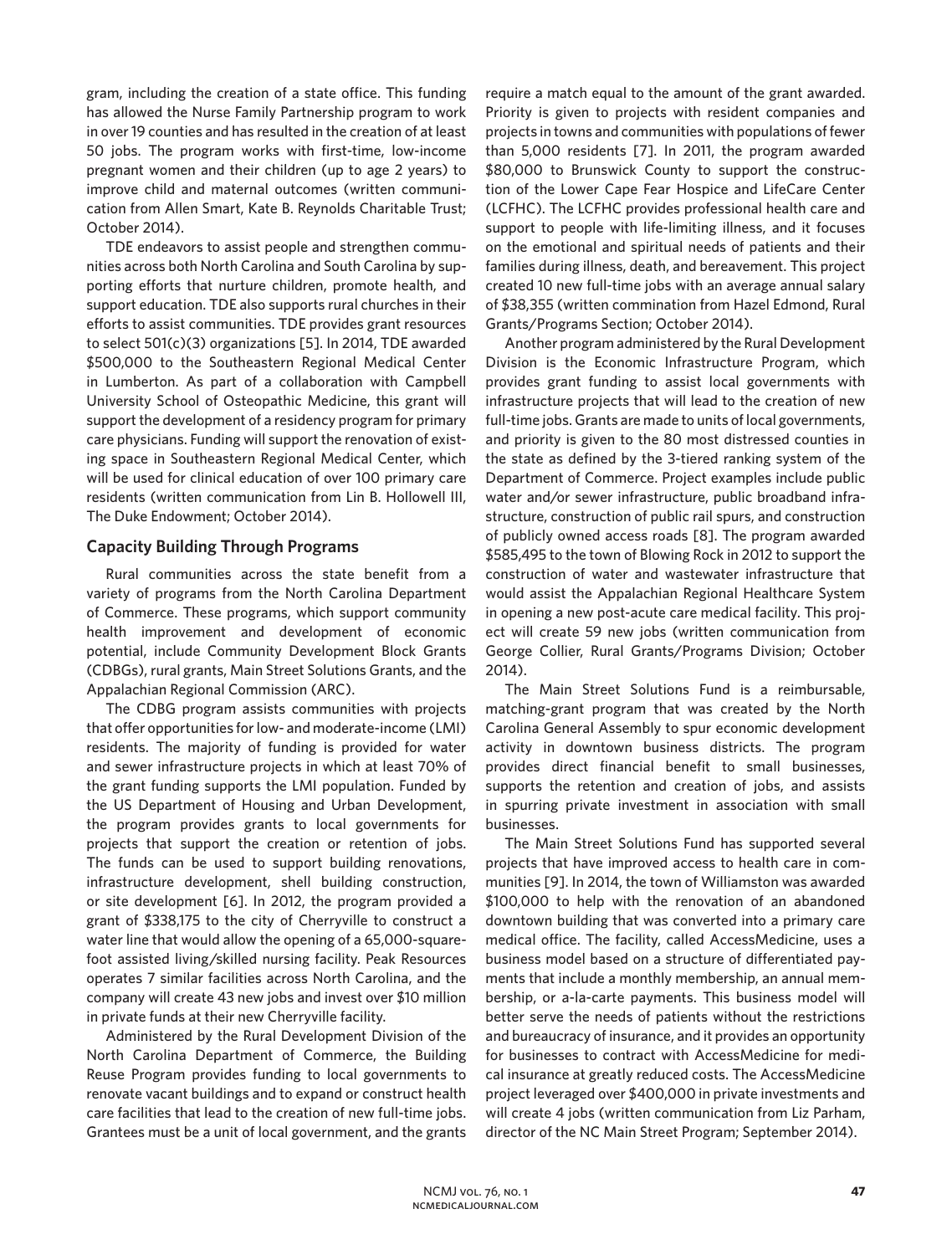The ARC was established by Congress in 1965 to address economic and quality-of-life issues in the 13 states in the Appalachian region. The program is a federal-state partnership that works to create opportunities for self-sustaining economic development and improved quality of life. Twenty-nine counties in North Carolina are eligible for assistance from the ARC [10]. The program has supported a number of projects that have assisted in the creation of health care jobs and have provided increased access to health care. In 2011, the Mountain Area Health Education Center received \$200,000 to expand in response to the growing demand for services for uninsured, at-risk pregnant women in Western North Carolina. ARC funding covered the cost of equipment for a new facility, which expanded access to quality obstetrical and specialized gynecological services for high-risk patients. The project resulted in the creation of 10 jobs and the retention of 96 jobs.

# **Capacity Building Through Planning**

The recently reorganized Division of Community Assistance—which is now a part of the Rural Development Division within the North Carolina Department of Commerce—provides a variety of targeted planning services to units of local governments. Land use planning, training, meeting facilitation, economic development studies, and strategic planning are but a few of the services offered. Specific to supporting healthy communities, the Office of Community Planning sponsored preparation of a guidebook on integrating healthy planning principles into local comprehensive plans. The document has statewide applicability and provides technical assistance in addressing local planning needs for municipalities and counties. With a focus on the multiple dimensions of healthy community planning, the *Guidebook on Local Planning for Healthy Communities* is a resource guide for towns, cities, and counties that are interested in offering and promoting safe environments for people to be more physically active in their communities—whether walking or bicycling [11].

## **Partners Working to Build Capacity and Support Communities**

The Innovative Readiness Training (IRT) program, administered through the United States Department of Defense, routinely conducts medical missions in medically underserved communities throughout the United States. Medical services are provided free of charge for community members while providing a training opportunity for military reservists [12].

In August 2012, Murphy Medical Center partnered with the North Carolina Department of Health and Human Services and the North Carolina Department of Commerce's ARC program, and together they applied to bring an IRT medical mission to southwestern North Carolina and northern Georgia. In November 2012, the Department of Defense approved the North Carolina–Georgia IRT proposal. To support the Appalachian Care Medical Mission and coordinate follow-up care for patients, the mission leveraged the resources of the ARC and 135 health care organizations, educational institutions, civic organizations, and faith-based agencies from both North Carolina and Georgia. This was the first project jointly organized by 2 states that the Department of Defense has supported. The project service area (15 counties in North Carolina and Georgia) is designated as a health professional shortage area and a medically underserved area. As in most rural areas, there is a lack of medical services because of the shortage of medical, dental, and vision providers. Coupled with the lack of transportation and the high cost of medical care, this results in poor health for many individuals in these communities, which in turn affects the region's quality of life and economic potential.

The Appalachian Care Medical Mission was located in Cherokee County (town of Murphy) and Swain County (Bryson City) for the 2-week period from June 2 to June 12, 2014. The mission allowed patients to access primary care, dental services, optometric care (including glasses made on site), behavioral health care, and veterinary care (vaccinations). Services were provided by 138 Army reservists from various locations in the United States, 17 active duty soldiers from Fort Bragg, and 7 members of the North Carolina National Guard. The military personnel were supported by 302 volunteers from North Carolina, Alabama, and Florida. More than 8,000 patients and 2,600 animals from communities in Western North Carolina and neighboring states were provided with medical services. The known economic impact of this mission was over \$1.5 million [13]. The mission was supported by a \$50,000 grant from the ARC.

## **Importance of Capacity Building**

The partnerships mentioned above provide human resources as well as financial capacity to our rural communities. Through the various grant programs, financial and infrastructure capacity is developed that aids not only job creation but also improvement in quality of life. The various partners working together provide leadership capacity to help ensure that our most distressed rural communities obtain needed services and programs. The North Carolina Department of Commerce will continue to focus on ensuring that communities have access to the resources they need to support the creation and retention of jobs, while also providing opportunities to improve quality of life. This work is not done alone, but through continued collaboration with many partners in many programs. By working together to help communities build capacity, businesses have a greater chance to thrive, communities have a greater opportunity to prosper, and citizens have access to the quality-of-life amenities that all North Carolinians deserve. NCM